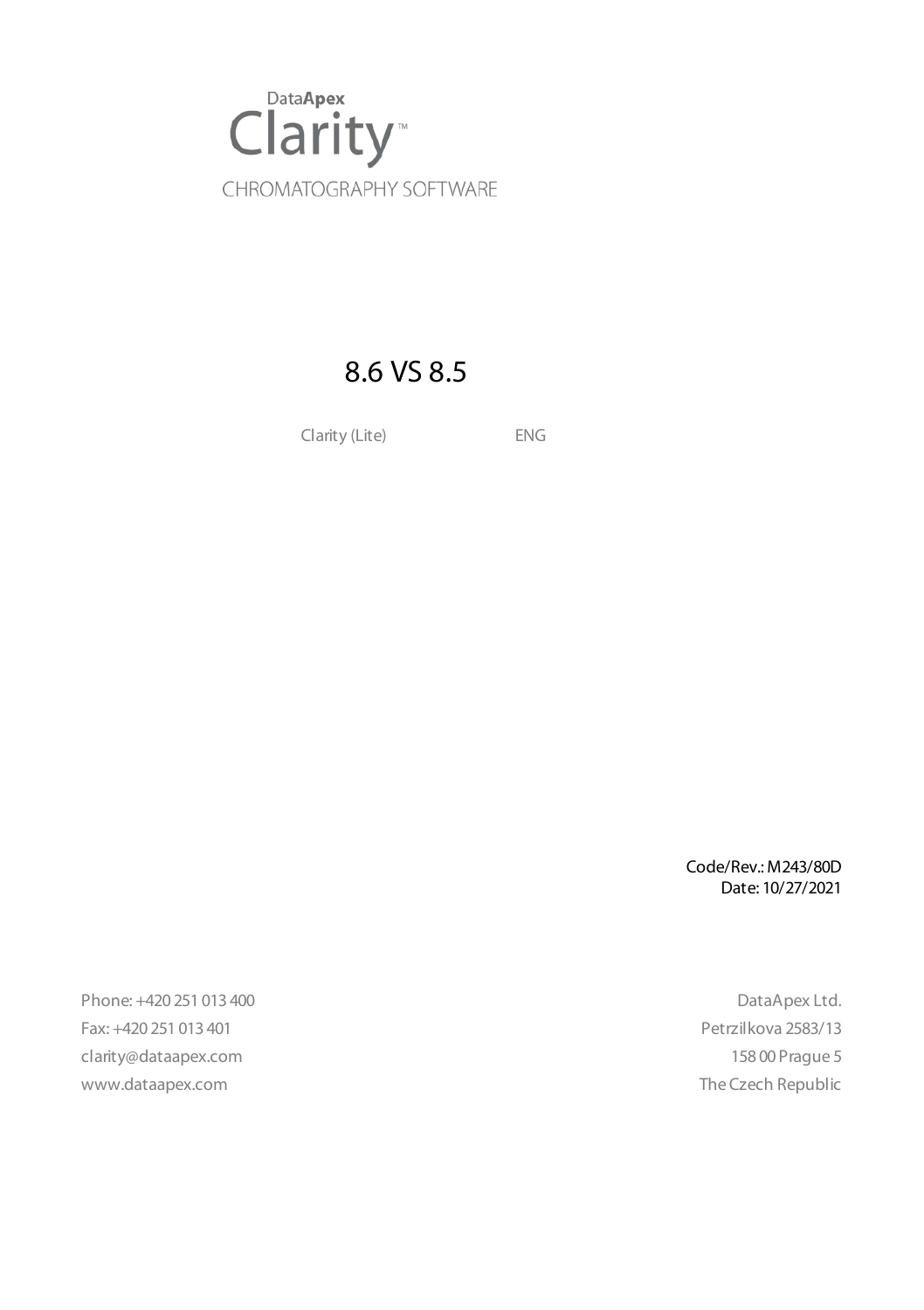Sections of the manual connected only to the **Clarity Full** version are marked with the *VEUI Wession* icon.

Clarity®, DataApex® and  $\triangle$ <sup>®</sup> are trademarks of DataApex Ltd. Microsoft® and Windows TM are trademarks of Microsoft Corporation.

*DataApex reserves the right to make changes to manuals without prior notice. Updated manuals can be downloaded from www.dataapex.com.*

Author: DM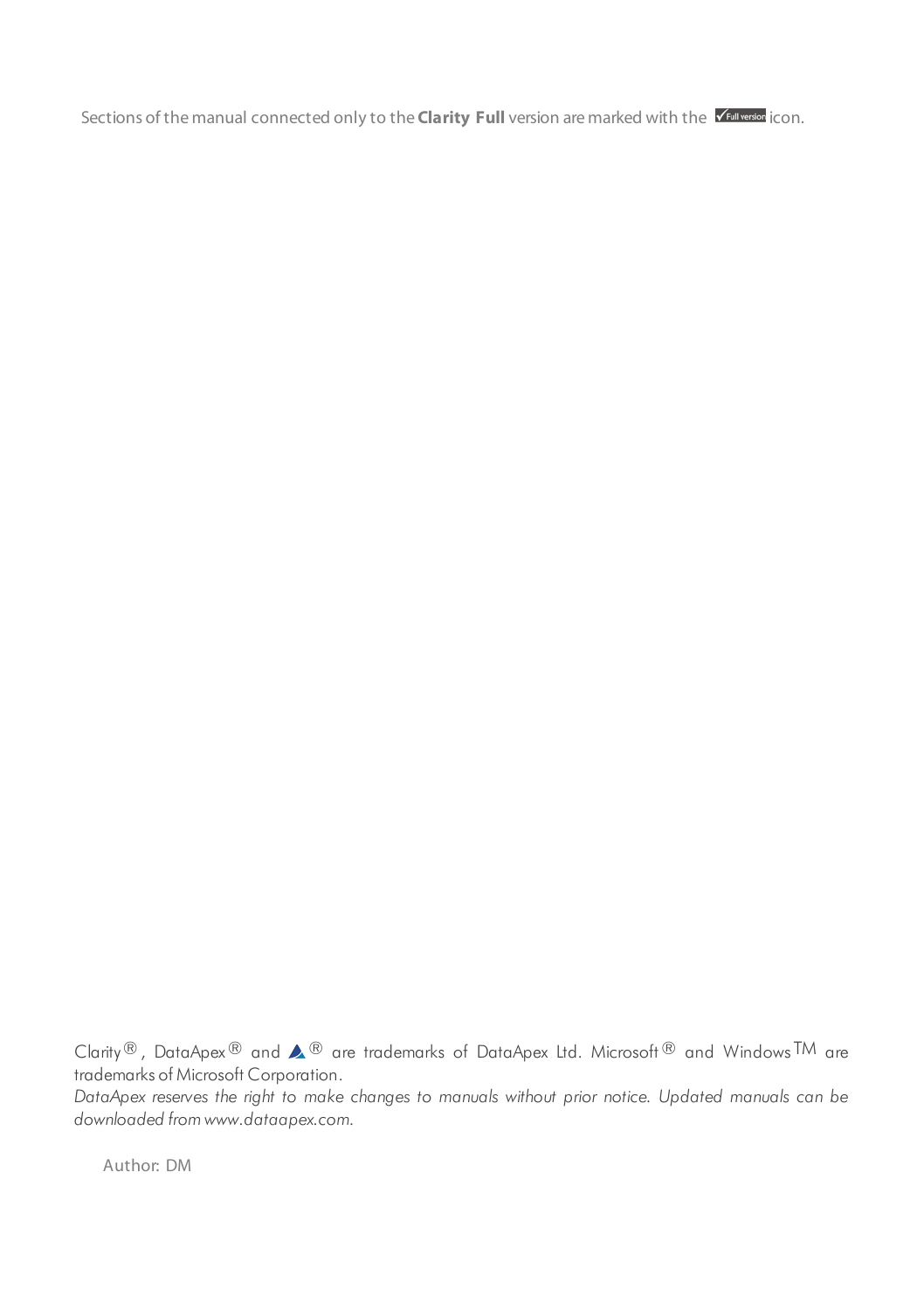# **Contents**

| 2 Clarity                                                                   |  |
|-----------------------------------------------------------------------------|--|
|                                                                             |  |
| 2.1.1 A new user right to take control over locked Instrument 2             |  |
|                                                                             |  |
|                                                                             |  |
|                                                                             |  |
|                                                                             |  |
|                                                                             |  |
| 2.2.1 A new option to set routines being run after the sequence finishes  4 |  |
|                                                                             |  |
|                                                                             |  |
|                                                                             |  |
|                                                                             |  |
|                                                                             |  |
| 2.3.2 Possibility to report also vial number and injection number 7         |  |
|                                                                             |  |
| 2.4.1 New system for programmer logging (replacing the logging.ini          |  |
|                                                                             |  |
|                                                                             |  |
|                                                                             |  |
|                                                                             |  |
|                                                                             |  |
|                                                                             |  |
|                                                                             |  |
|                                                                             |  |
|                                                                             |  |
|                                                                             |  |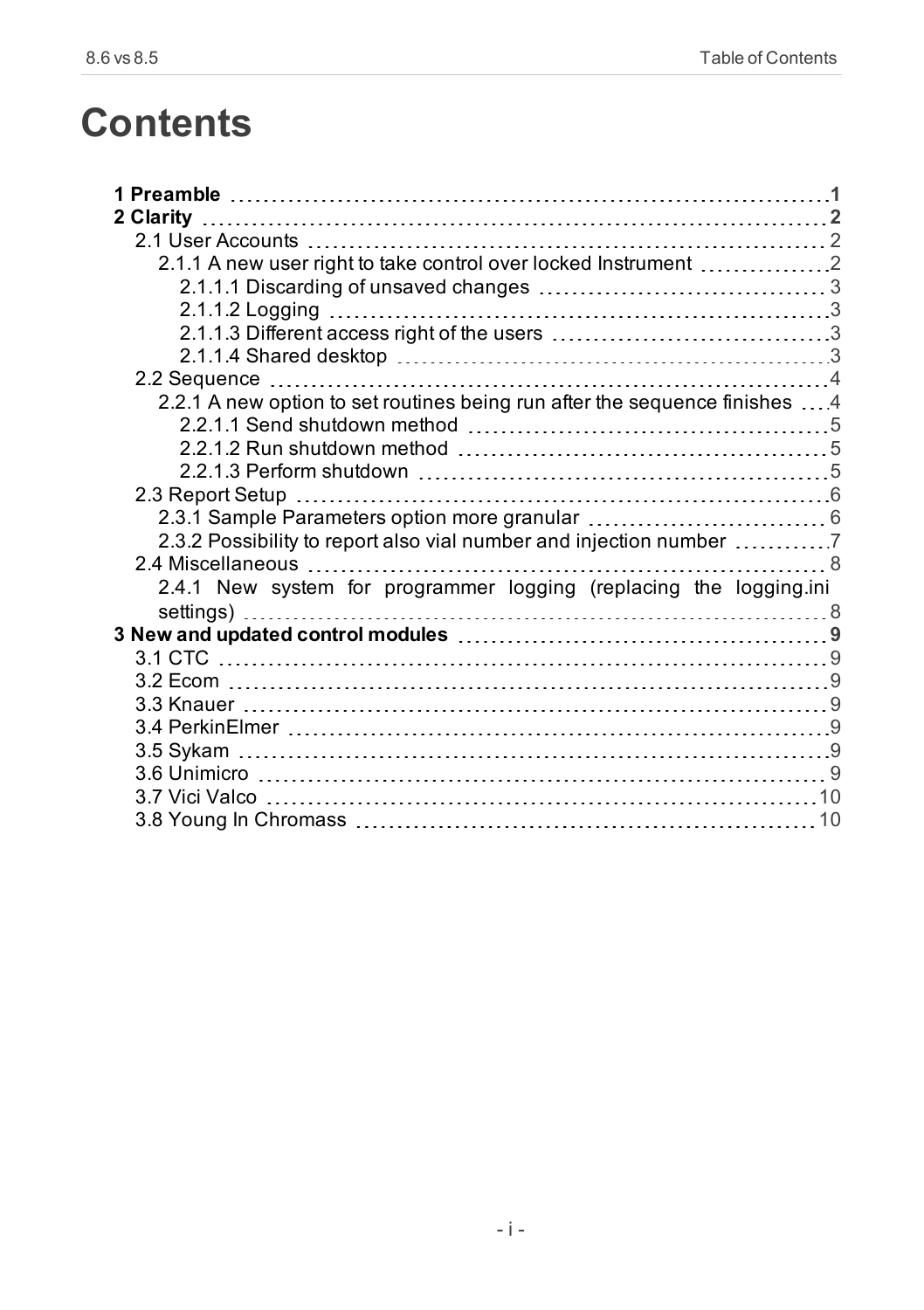To facilitate the orientation in the 8.6 vs 8.5 manual and Clarity chromatography station, different fonts are used throughout the manual. Meanings of these fonts are:

[Instrument](ms-its:Clarity.chm::/Help/020-instrument/020.000-instrument/020-instrument.htm) (blue text) marks the name of the window to which the text refers.

*Open File* (italics) describes the commands and names of fields in Clarity, parameters that can be entered into them or a window or dialog name (when you already are in the topic describing thewindow).

WORK1 (capitals) indicates the name of the file and/or directory.

*ACTIVE* (capital italics) marks the state of the station or its part.

The bold text is sometimes also used for important parts of the text and the name of the Clarity station. Moreover, some sections are written in format other than normal text. These sections are formatted asfollows:

*Note:* Notifies the reader of relevant information. *Caution:* Warns the user of possibly dangerous or very important information.

#### **▌ Marks the problem statement or trouble question.**

*Description:* Presents more detailed information on the problem, describes its causes, etc.

*Solution:* Marks the response to the question, presents a procedure how to remove it.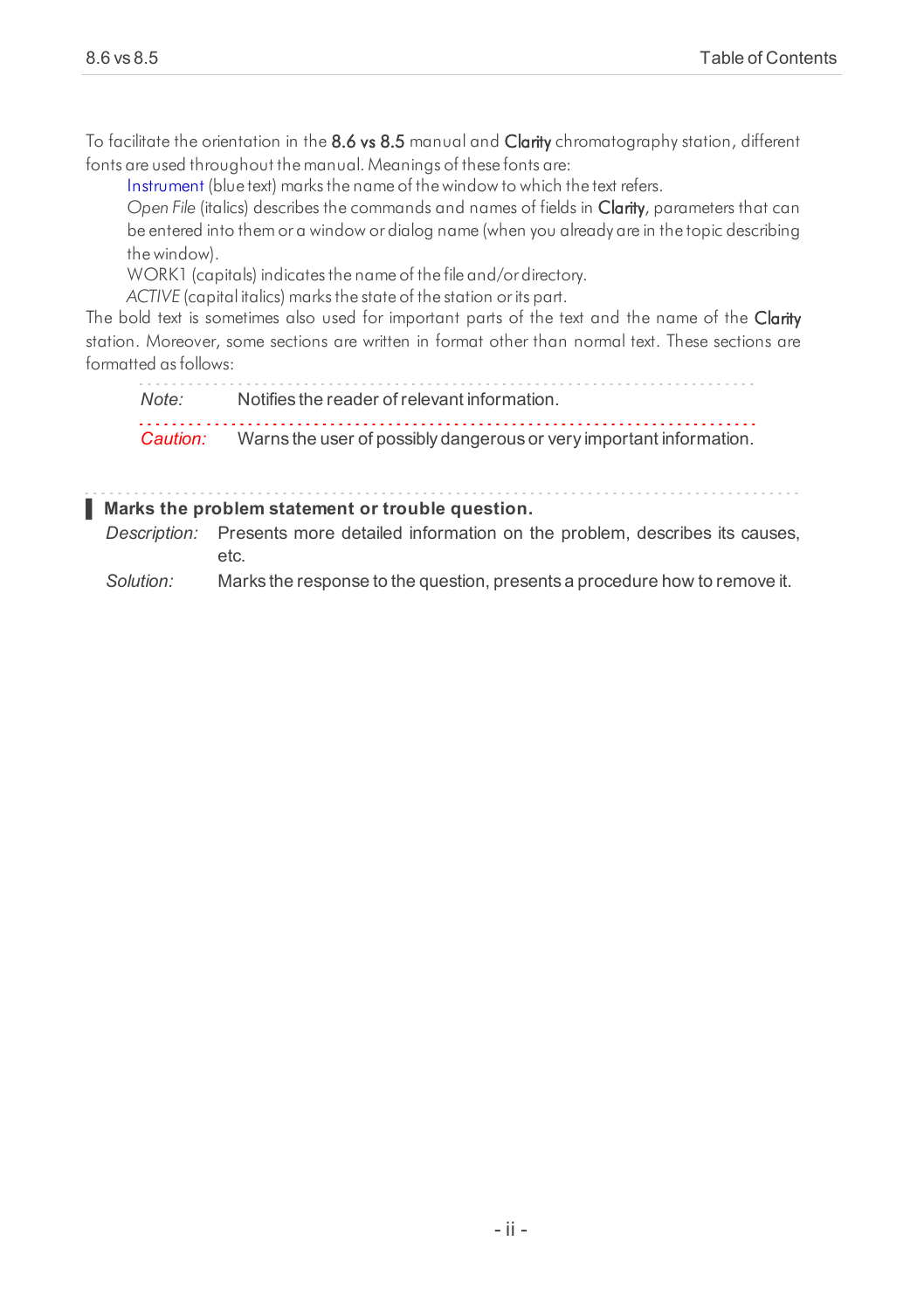## <span id="page-4-0"></span>**1 Preamble**

This document will guide you through the news and improvements in the **Clarity** Chromatography Station version **8.6** compared to version **8.5**.

#### **The most interesting features of version 8.6 include:**

- User Accounts new user right to take control over locked Instrument
- Sequence new option to set routines being run after the sequence finishes
- Report Setup Sample Parameters option more granular
- Report Setup possibility to report also vial number and injection number
- Miscellaneous new system for programmer logging (replacing the logging.ini settings)

The list of all changes is available in the What's New document available from the software.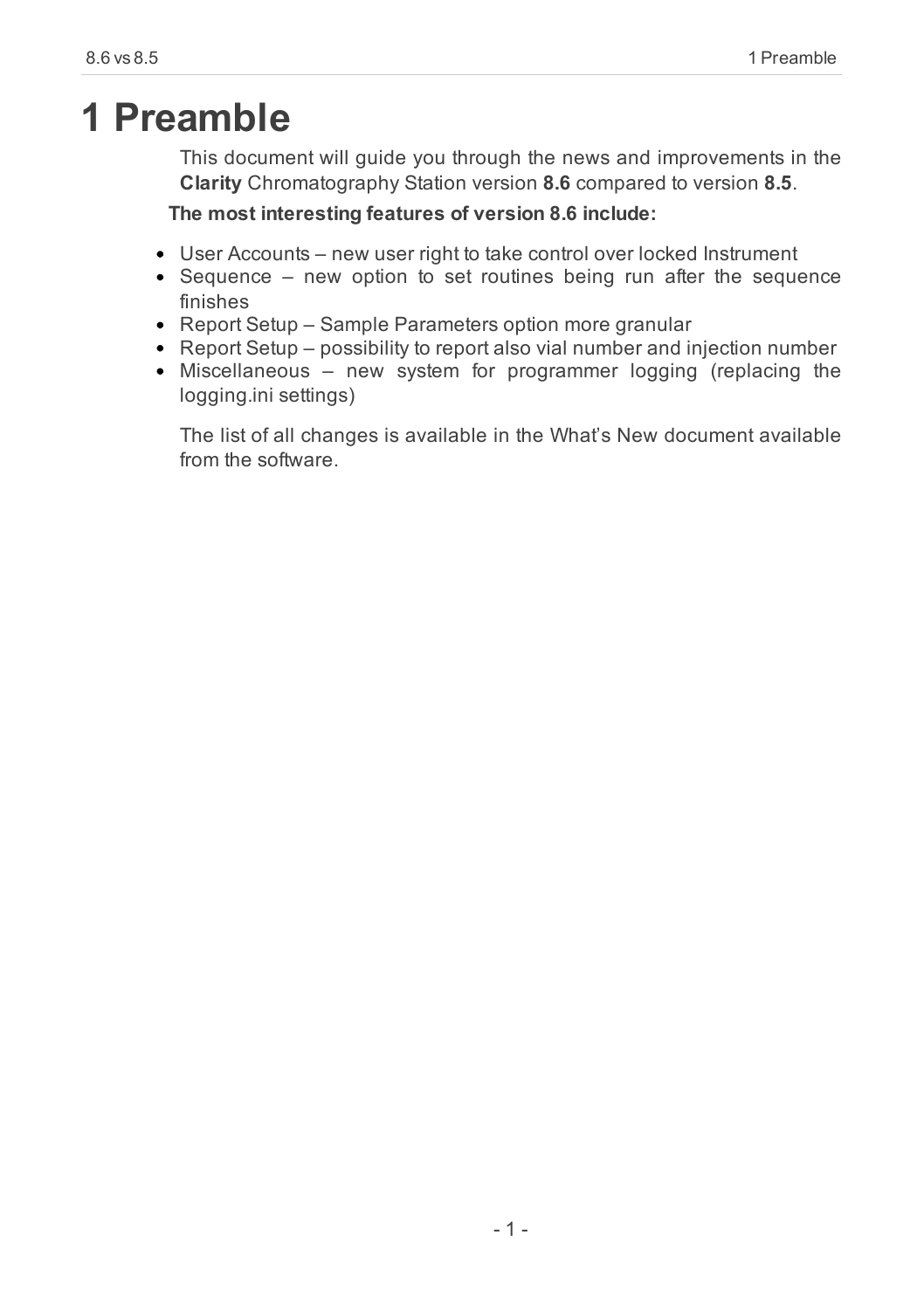# <span id="page-5-0"></span>**2 Clarity**

### <span id="page-5-2"></span><span id="page-5-1"></span>**2.1 User Accounts**

#### **2.1.1 A new user right to take control over locked Instrument**

A new *Take Control of Locked Instrument* user right ① has been added to the User Accounts dialog, it allows users to unlock **Clarity** Instruments locked by different user. This allows for changing shifts without having to interrupt the running sequence.

| <b>User Accounts</b>                                                                                                                                                                                                                                                            |                                                             |                                                                                                                                                                                     |                                                      |                                                            |                                                                                       |                                                         | ×                                                                                                                                       |
|---------------------------------------------------------------------------------------------------------------------------------------------------------------------------------------------------------------------------------------------------------------------------------|-------------------------------------------------------------|-------------------------------------------------------------------------------------------------------------------------------------------------------------------------------------|------------------------------------------------------|------------------------------------------------------------|---------------------------------------------------------------------------------------|---------------------------------------------------------|-----------------------------------------------------------------------------------------------------------------------------------------|
| User List<br><b>New</b><br><b>Delete</b>                                                                                                                                                                                                                                        | <b>Charles Marks</b><br><b>Lucy Strong</b><br>Peter Donovan |                                                                                                                                                                                     |                                                      | Min. Length<br>LifeTime<br><b>Auto Lock</b><br>o           | Password Restrictions - Common for All<br><b>Expiration Warning</b><br>Password Reuse | $\mathbf{1}$<br>$\mathbf{1}$<br>5<br>$\mathbf{1}$<br>10 | $\frac{1}{\tau}$<br>[Chars.]<br>$\frac{1}{\tau}$<br>[Days]<br>$\frac{1}{\nu}$<br>[Days]<br>[Days]<br>$\mathbf{v}$<br>$\hat{z}$<br>[min] |
|                                                                                                                                                                                                                                                                                 |                                                             |                                                                                                                                                                                     | User Details for: Peter Donovan                      |                                                            |                                                                                       |                                                         |                                                                                                                                         |
| <b>User</b><br><b>User Name</b><br><b>Desktop File</b><br><b>Description</b>                                                                                                                                                                                                    | <b>Peter Donovan</b><br>shared<br>analyst                   |                                                                                                                                                                                     |                                                      | User Info<br>Password:<br>Password Changed:<br>Last Login: |                                                                                       | Submitted<br>23. April 2021<br>26. April 2021           |                                                                                                                                         |
| Other Users Can<br>C Read & Write<br>Read<br>No Access                                                                                                                                                                                                                          | $\bullet$                                                   | <b>Access To</b><br>$\sqrt{\ }$ Instrument 1<br>$\sqrt{}$ Instrument 2                                                                                                              | $\sqrt{\ }$ Instrument 3<br>$\sqrt{\ }$ Instrument 4 | Certificate                                                | Change Password<br>No certificates assigned to the selected user                      |                                                         |                                                                                                                                         |
| <b>User Access Rights</b><br><b>Open User Accounts</b><br><b>Open Configuration</b><br>n.<br><b>▽</b> Edit Method<br><b>Edit Chromatogram</b><br>∨<br><b>Edit Calibration</b><br>$\checkmark$<br>$\sqrt{}$ Projects<br>Import Chromatogram<br>Take Control of Locked Instrument |                                                             | <b>∠</b> Edit Sequence<br>√ Edit Report Style<br>Select Method<br><b>Open Audit Trail Settings</b><br>Archive / Restore<br>$\sqrt{}$ Post Run Settings<br><b>√Start Acquisition</b> |                                                      |                                                            | Select Certificate<br>Certificate For Exporting To PDF                                |                                                         | Clear Certificate<br>                                                                                                                   |
|                                                                                                                                                                                                                                                                                 |                                                             | OK                                                                                                                                                                                  | Cancel                                               | Help                                                       |                                                                                       |                                                         |                                                                                                                                         |

*Fig 1: User Accounts - Take control over locked Instrument*

The possibility to lock the Instrument was in **Clarity** before and it allows to prevent unauthorized access to the **Clarity** Instrument even at moments when analysis is running. However, before **Clarity 8.6** users can control only the Instrument which was locked by themself earlier.

Newly, the user in whose account the *Take Control of Locked Instrument* option is checked can unlock also the **Clarity** Instruments locked by any other user and take control over them.

*Note:* The user can take control over the Instrument only if he has allowed access to the specific Instrument (in section Access to).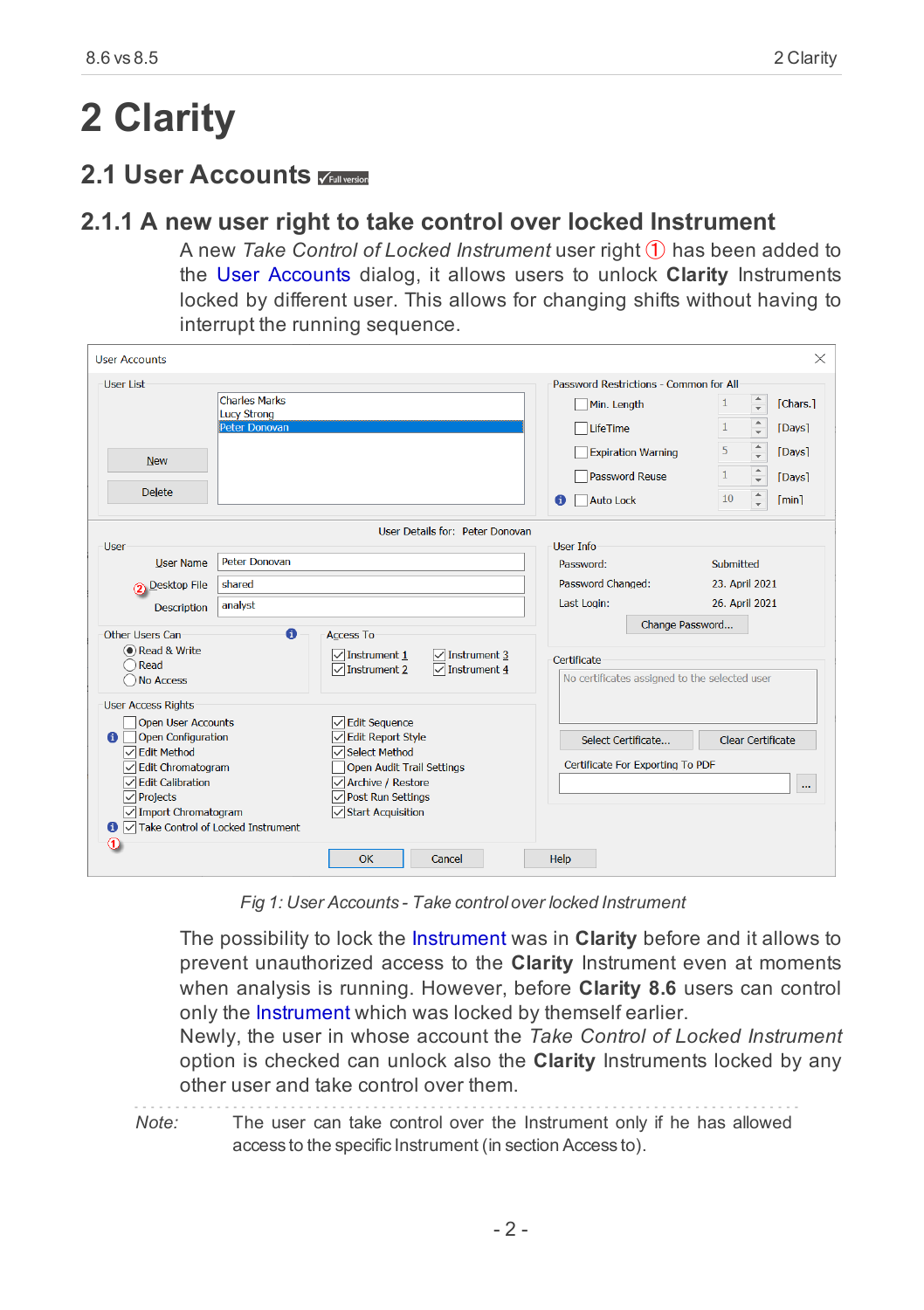#### <span id="page-6-0"></span>**2.1.1.1 Discarding of unsaved changes**

Since **Clarity8.6**, when the Instrument is being locked, the modal dialogs (e.g., Method Setup, Single Analysis, Report Setup, …) will be closed and unsaved changes will be discarded. Changes to files opened in other windows (calibrations, chromatograms, sequences) will be discarded only after another user takes control of the locked Instrument. A warning will be displayed about any non-saved files in the moment of the manual locking of the Instrument window by original user.

#### <span id="page-6-1"></span>**2.1.1.2 Logging**

Any operations that happen automatically on the Instrument while it is locked are logged under the name of the last user logged to the Instrument, any changes taking place after the Instrument has been unlocked by a different user will be logged under the name of the new user. This allows to monitor and report clearly what changes each user made on the station.

#### <span id="page-6-2"></span>**2.1.1.3 Different access right of the users**

Please note that, after unlocking the Instrument by different user, new user may not have some access right to files or actions the original user had (e.g., new user may not be able to start the analysis or edit the calibration), but the analysis/sequence under way already performs such actions. Such actions are still completed as they were started by a user who had the right to perform them, the new user will not be able to change the course of actions in any other way then stopping or aborting the analysis or sequence.

#### <span id="page-6-3"></span>**2.1.1.4 Shared desktop**

The desktop file (user settings) ② used on the Instrument is the desktop file of the original Instrument user. It is thus advisable to set the station in a way that users share the same desktop file (see **User Guide** for more details).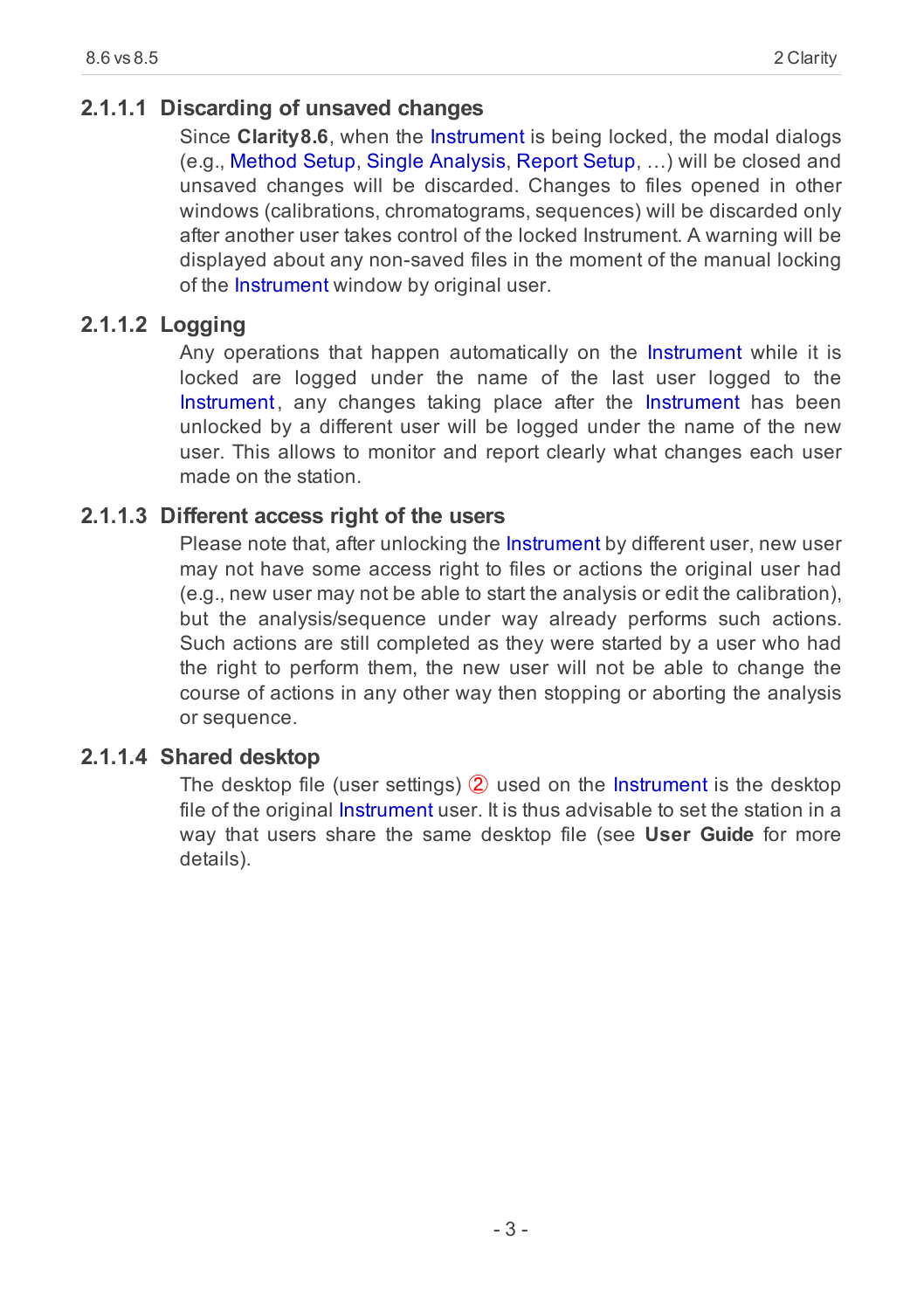### <span id="page-7-1"></span><span id="page-7-0"></span>**2.2 Sequence**

### **2.2.1 A new option to set routines being run after the sequence finishes**

Sequence Options dialog now contains a section that defines the behavior of the sequence after it finishes or is stopped by the user:

| <b>Sequence Options</b>               |                                                       |       |                            | X |
|---------------------------------------|-------------------------------------------------------|-------|----------------------------|---|
| Description:                          |                                                       |       |                            |   |
|                                       |                                                       |       |                            |   |
| Sequence mode                         |                                                       |       |                            |   |
| Passive                               |                                                       |       |                            |   |
| Active                                |                                                       |       |                            |   |
| Idle time:                            | 0                                                     | [min] |                            |   |
|                                       | Idle time also before first injection                 |       |                            |   |
| <b>Run lines:</b>                     |                                                       |       |                            |   |
| $1 - 3,5$                             |                                                       |       |                            |   |
| Counter (%n)                          |                                                       |       | Solve conflict of filename |   |
| Start at:                             | 0 <sup>0</sup>                                        |       | Automatically              |   |
|                                       | $\bullet$ 1                                           |       | Manually                   |   |
| Reset when:                           | C Run sequence                                        |       |                            |   |
|                                       | Open instrument                                       |       |                            |   |
|                                       | <b>Never</b>                                          |       |                            |   |
| Current value:                        | 3                                                     |       |                            |   |
| Calibration and sequence usage        |                                                       |       |                            |   |
| Calibration used as specified by user |                                                       |       |                            |   |
|                                       | Clone on first recalibration (safe calibration usage) |       |                            |   |
| Standard addition measurement         |                                                       |       |                            |   |
| Calibration bracketing                |                                                       |       |                            |   |
| After sequence is finished            |                                                       |       |                            |   |
| $\sqrt{\ }$ Send shutdown method:     | SwitchOff                                             |       | Fê                         |   |
| 12<br>Run shutdown method             |                                                       |       | A<br>(3)                   |   |
| (2)<br>Sample type:                   | <b>Bypass</b>                                         |       | 1<br>Vial no.:             |   |
|                                       |                                                       |       | 0<br>Inj. vol. $[\mu L]$ : |   |
| Perform shutdown                      |                                                       |       |                            |   |
|                                       |                                                       |       |                            |   |
|                                       |                                                       | OK    | Cancel<br>Help             |   |
|                                       |                                                       |       |                            |   |

*Fig 2: Sequence Options - sequence shutdown options*

At the end of the sequence a set of actions may happen in the following order: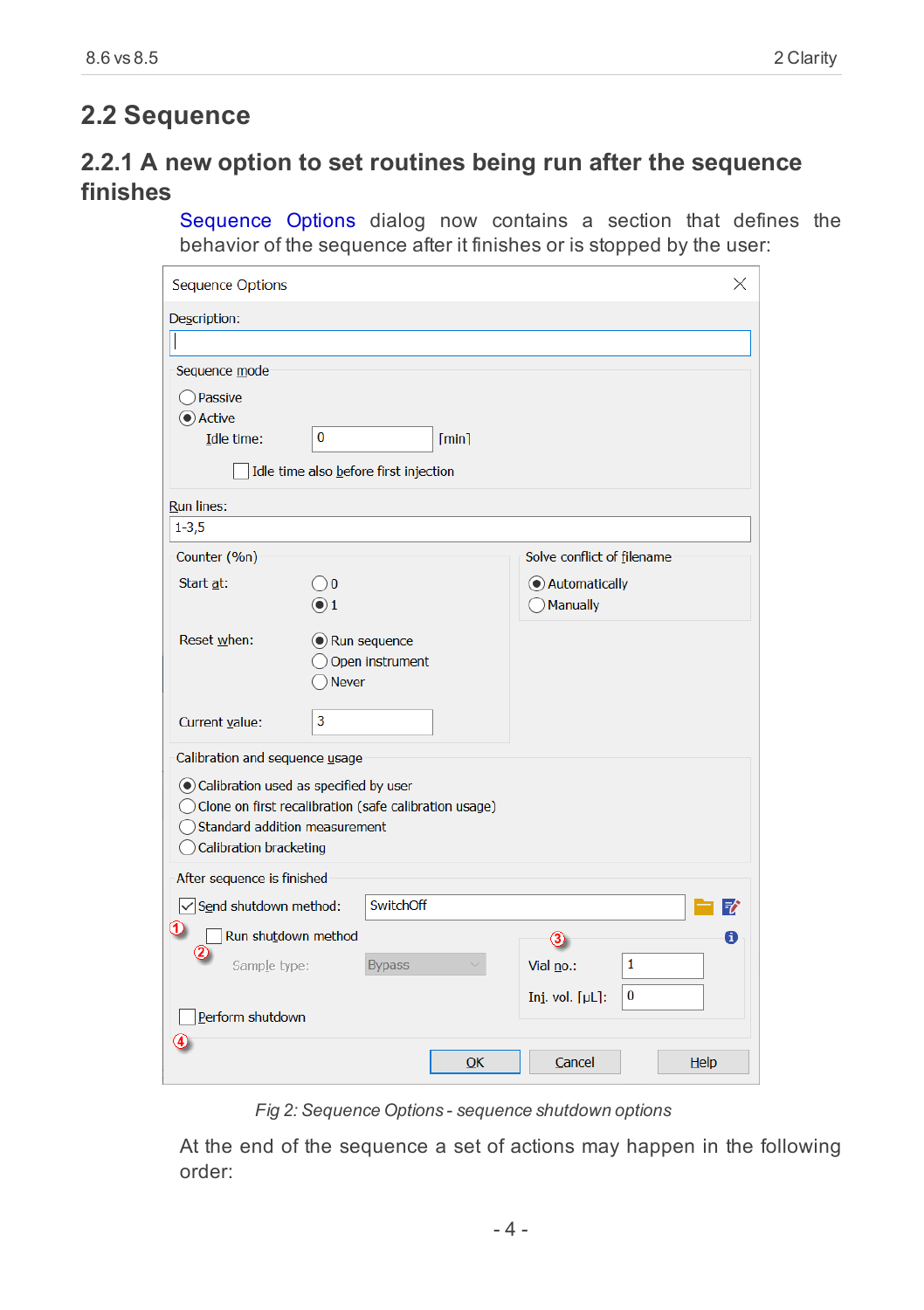- A dedicated shutdown method will be sent to the instrument
- The same dedicated shutdown method may be run
- *SHUTDOWN* event will be sent to all control modules configured to the Instrument

#### <span id="page-8-0"></span>**2.2.1.1 Send shutdown method**

Sending the dedicated method  $(1)$  may be enough in case the method contains for example a command to switch off detector lamps or set 0 pump flow. The method will be sent to the hardware and the state of **Clarity** Instrument then changes to *NOT READY - NO METHOD SENT* to indicate that sending a method dedicated for the measurement is needed in order to continue working with the Instrument.

#### <span id="page-8-1"></span>**2.2.1.2 Run shutdown method**

In some cases, just sending the method is not enough. Such sent method may be then run  $(2)$  in order to reduce flow very slowly not to damage a sensitive column or to also perform some program such as rinsing the injection needle thoroughly before the switch off. While such method is being run, it is displayed in the Instrument window. If the system contains also an autosampler, it may be also necessary to define some minimum parameters used for injection ③.

#### <span id="page-8-2"></span>**2.2.1.3 Perform shutdown**

In yet another case, a shutdown command  $\overline{4}$  may be sent to the connected hardware and the hardware may react on it in it's own way. In case the method is being sent and possibly also run, the shutdown happens after it has finished.

| Note: | The access to the Sequence Options is prohibited while the sequence is<br>already running, so it is impossible to change the behavior ex post. The<br>operations defined in the After sequence is finished section may be<br>performed several times during the lifetime of the sequence (for example<br>in a case when sequence has been run, finished, then new lines were<br>added and then the sequence is resumed, it would perform the finishing<br>routine again). |
|-------|---------------------------------------------------------------------------------------------------------------------------------------------------------------------------------------------------------------------------------------------------------------------------------------------------------------------------------------------------------------------------------------------------------------------------------------------------------------------------|
| Note: | When the user does not want the sequence to perform the finishing<br>routine but wants the sequence to stop, the Abort command may be used<br>to stop the running sequence without performing the routine. If the abort<br>should happen after the current analysis is finished, Pause function should<br>be used and the Abort should be used on the paused sequence.                                                                                                    |
| Note: | In case the sequence is paused during the last injection execution and no<br>new lines are added, the sequence will be stopped after finishing the run                                                                                                                                                                                                                                                                                                                    |

and scheduled operations will be performed.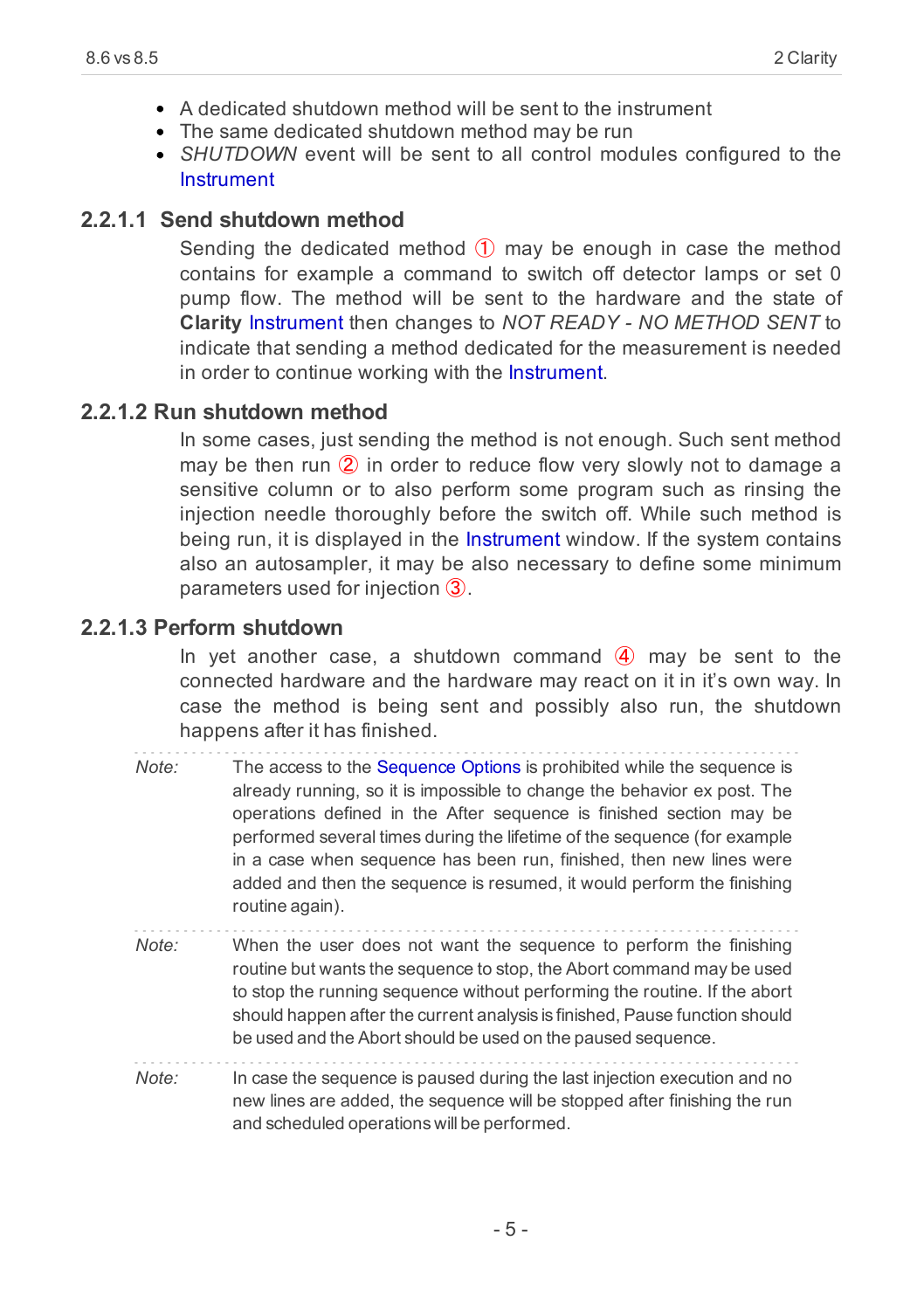### <span id="page-9-1"></span><span id="page-9-0"></span>**2.3 Report Setup**

#### **2.3.1 Sample Parameters option more granular**

In the Report Setup dialog, the Report Header tab *Sample Parameters* option has been divided into multiple sub options:

| $\neg$ Print<br>Page Setup      | Chromatogram Info                                           | 日<br>OK      |
|---------------------------------|-------------------------------------------------------------|--------------|
| Lab. Header<br>On New Page      | Printed Version Info                                        | Cancel       |
| Report Header                   | $\vee$ Sample Description                                   | Help         |
| <b>O</b> Method                 | Sample Parameters                                           |              |
| <b>Q</b> Calibration            | $\sqrt{\phantom{a}}$ Amount                                 |              |
| C Chromatogram                  | $\triangledown$ Dilution                                    | <b>New</b>   |
| <b>O</b> Results                | Inj. Number                                                 |              |
| <b>8</b> Sequence               | Vial Number                                                 | Open         |
| <b>O</b> SST                    | $\nabla$ Inj. Volume                                        | Save As      |
| <sup>3</sup> Audit & Signatures | STD Amounts<br>10<br>from 1<br>to<br>$\sim$<br>$\checkmark$ |              |
|                                 | <b>V</b> User Variables                                     |              |
|                                 |                                                             | Printer      |
|                                 | <b>GLP Information</b>                                      | Preview      |
|                                 | Print Full Paths in Filenames:                              |              |
|                                 | @ Always                                                    | Print        |
|                                 | ○ For Files Outside Current Project Only                    | Print To PDF |

*Fig 3: Report Setup - Report Header - Sample Parameters more granular*

Individual parts from the parameters list may be now separately added or removed from the report and the number of the *ISTD Amount* values may also be customized.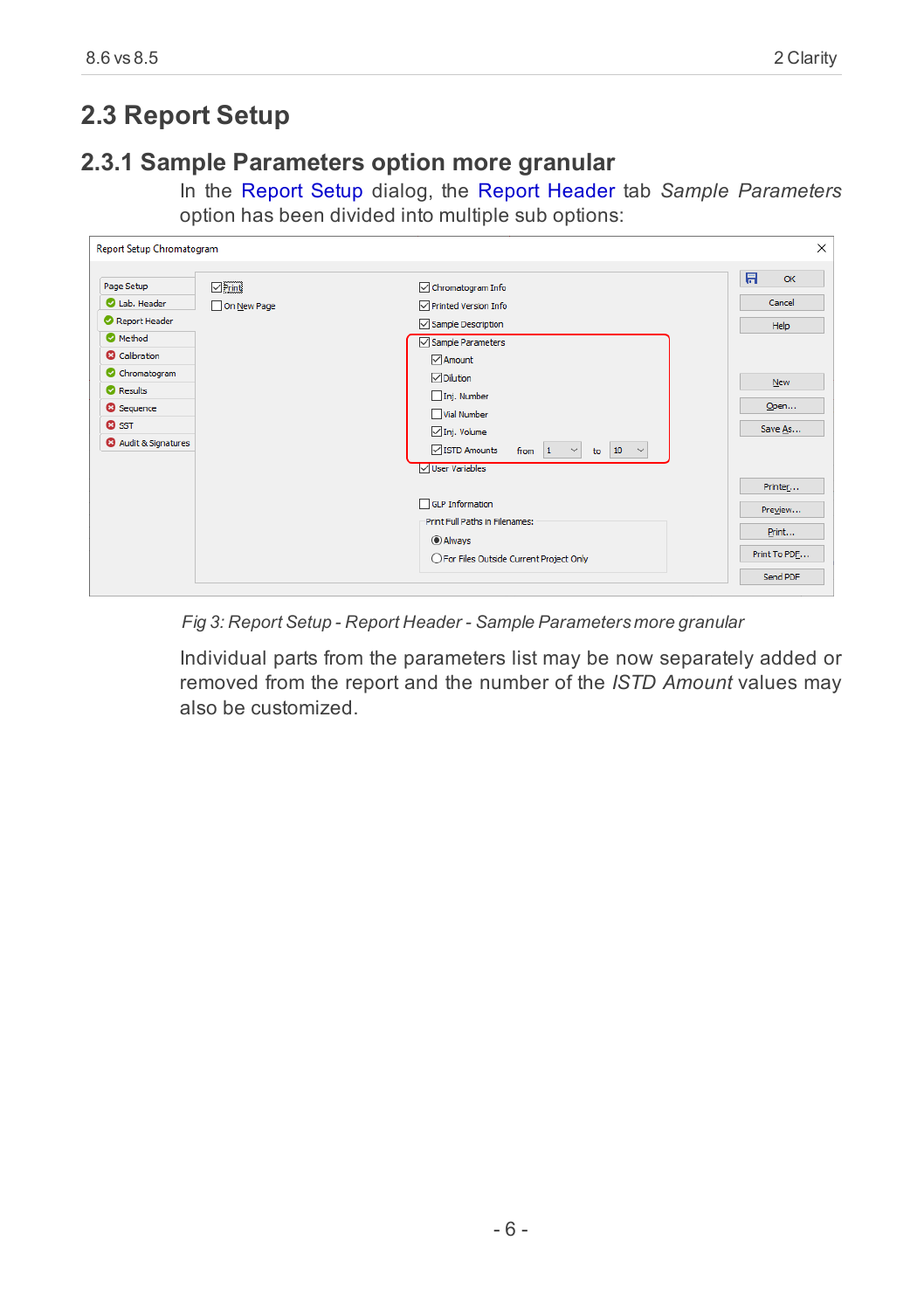#### <span id="page-10-0"></span>**2.3.2 Possibility to report also vial number and injection number**

An option to report *Injection Number* and/or *Vial Number* has been added to the Report Setup dialog, Report Header tab:



*Fig 4: Report Setup - Report Header - added Vial Number and Inj. Number*

These values may be stored in the chromatogram from the sequence (both *Vial Number* and *Inj. Number*) or single analysis (*Vial Number*) if they were defined. Chromatograms measured before **Clarity** 8.6 may show *n/a* result for both values.

For autosamplers which allow alphanumeric vial numbering, the alphanumeric vial position is displayed along with ordinal position number.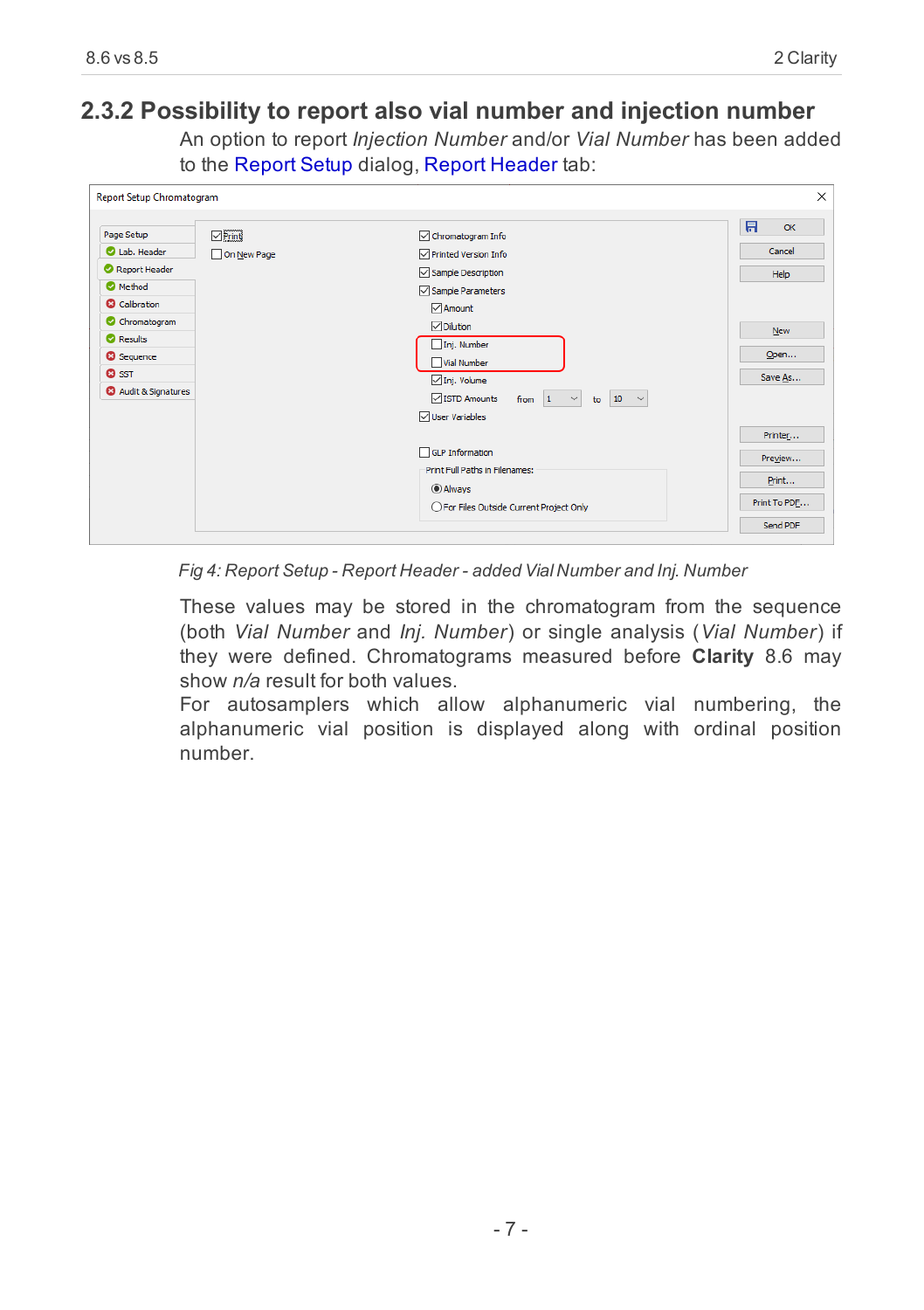### <span id="page-11-1"></span><span id="page-11-0"></span>**2.4 Miscellaneous**

### **2.4.1 New system for programmer logging (replacing the logging.ini settings)**

A new system of events logging has been introduced in **Clarity** 8.6. It replaces the logging activated by the LOGGING.INI file. This new system makes the logs switched on by default and more complete, which helps in diagnosing possible station problems.

In order to prevent the growing log size on the hard drive, only recent log files are kept and older files are deleted.

*Note:* Logs are deleted when their overall size exceeded 50 MB. It is checked when closing Clarity, at midnight or when exceeding the maximum size of one log file, which is 1 MB.

Logs provide additional info to the Station Audit Trail. They will be newly added to the list of requested diagnostic files when reporting a problem.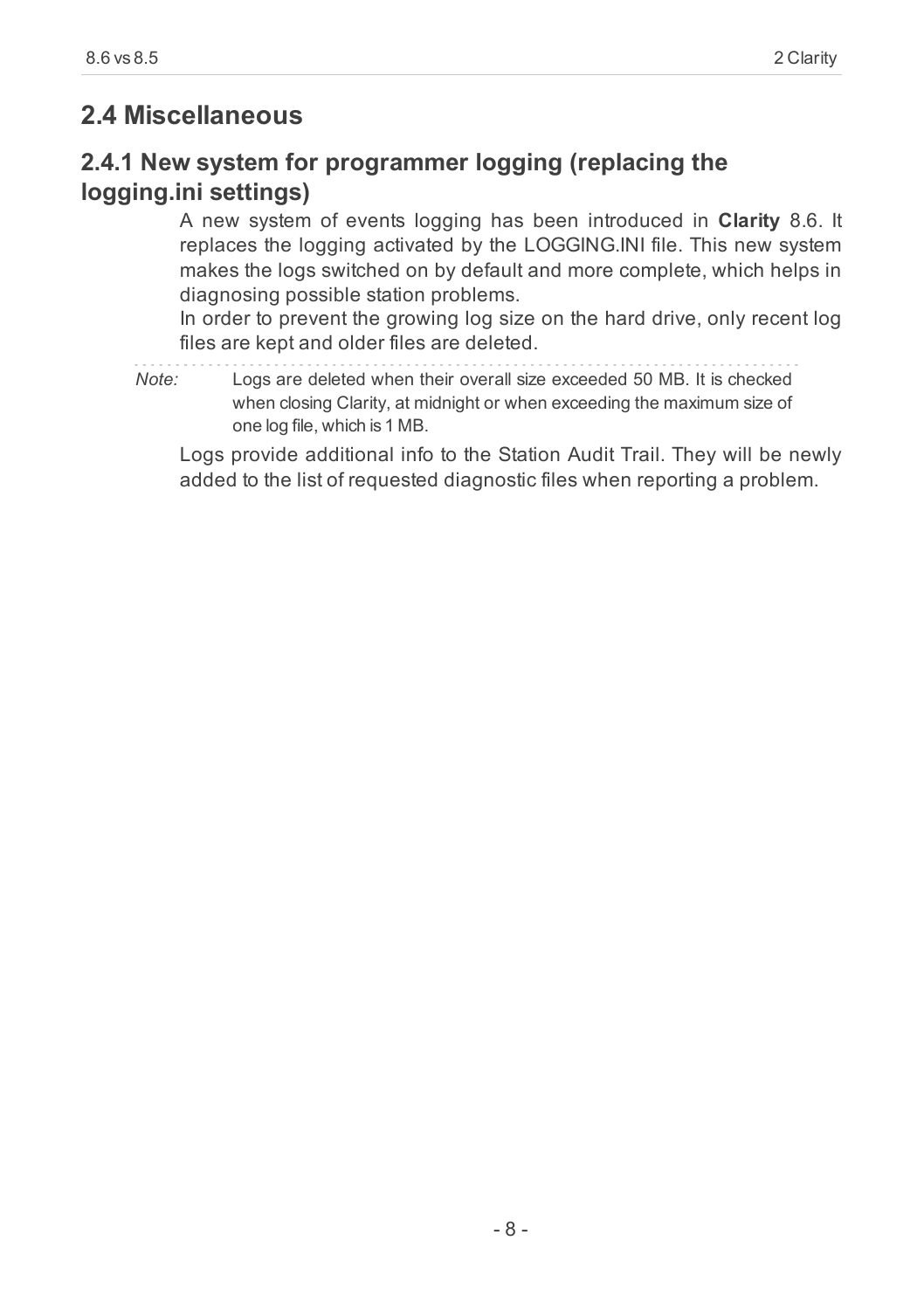# <span id="page-12-0"></span>**3 New and updated control modules**

This section contains new and updated control modules introduced in Clarity **8.6**.

Testing state is dedicated for new control modules.

Ready state is dedicated for existing control modules that have been updated or somehow improved.

### <span id="page-12-1"></span>**3.1 CTC**

**Updated:**

PAL3 RC.NET driver for ICF updated to version 1.7.5.

### <span id="page-12-2"></span>**3.2 Ecom**

**Updated:**

- Ecom ECS2000 System ECF 2000 control module is now in the Ready state.
- Ecom ECDA2000 control module is now in the Ready state.
- Ecom ECDA2000/Welch 5430 control module updated to version 2.7.0.0.
- Ecom ECP2000 control module updated to version 3.8.0.0.
- Ecom Toy control module updated to version 2.0.0.0.

### <span id="page-12-3"></span>**3.3 Knauer**

**Updated:**

• Knauer HPLC control module updated to version 8.5.0.6056.

### <span id="page-12-4"></span>**3.4 PerkinElmer**

**Updated:**

PerkinElmer NexION control module updated to version 1.2.0.97.

### <span id="page-12-5"></span>**3.5 Sykam**

**Updated:**

- Sykam S150 control module updated to version 3.0.0.0.
- Sykam S1130 control module updated to version 2.0.1.21.

### <span id="page-12-6"></span>**3.6 Unimicro**

**New:**

- Unimicro EasySep-3030 Pump control module is now in the Testing state.
- Unimicro EasySep-3030 Thermostat control module is now in the Testing state.